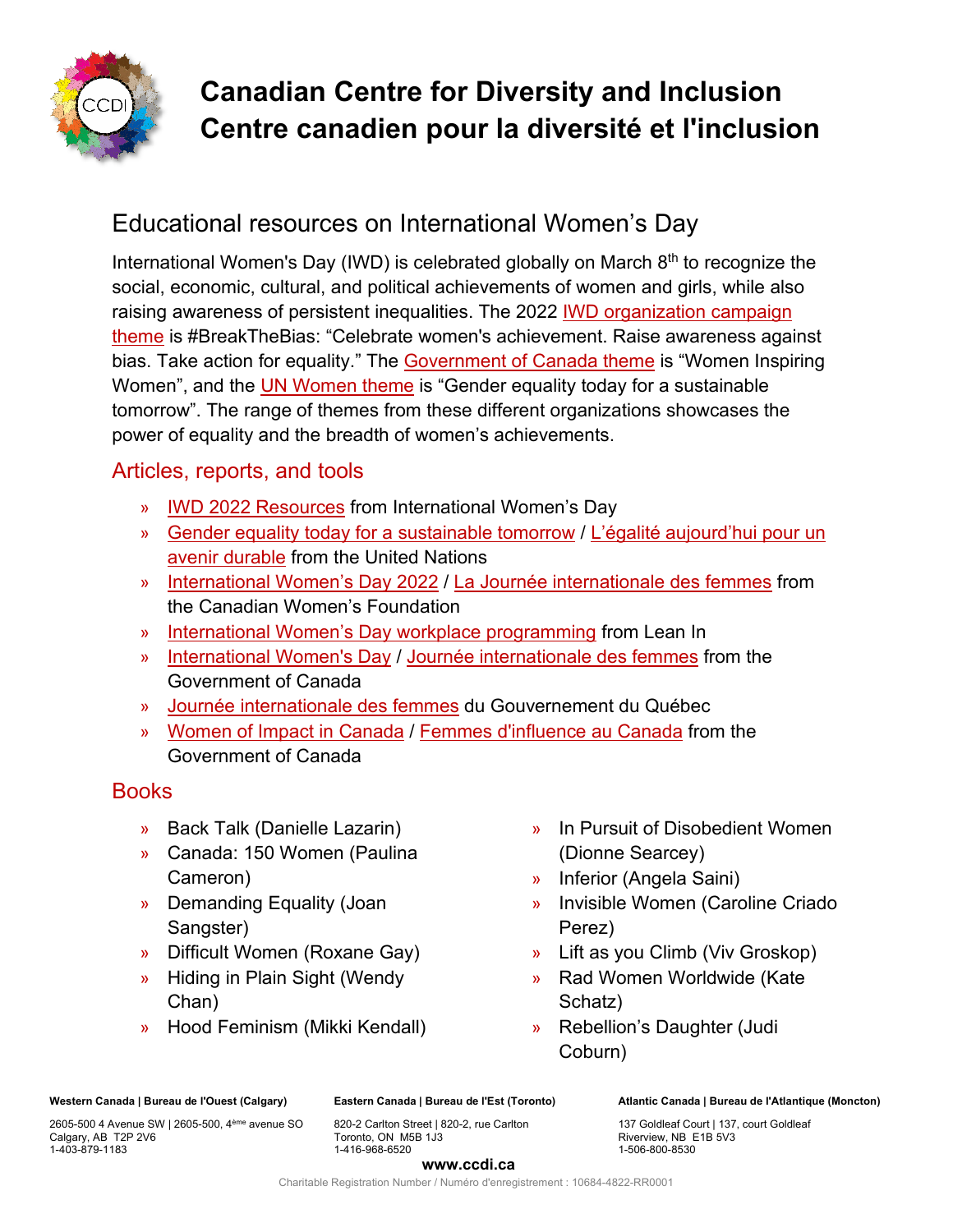

- » Shut Up: You're Pretty (Téa Mutonji)
- » Sister Outsider (Audre Lorde)
- » Take Back the Fight (Nora Loreto)

*CCDI encourages you to check with your local bookstore or municipal library for availability of these publications.*

### Film and television

*Please note: There may be a cost related to watching this content and CCDI is not responsible for those costs.*

- » [Bombshell](https://www.primevideo.com/detail/0TAE5O1SFY0AJX5GA1PJWDALDM/ref=atv_sr_def_c_unkc__1_1_1?sr=1-1&pageTypeIdSource=ASIN&pageTypeId=B086VQS7FT&qid=1613509136) (Amazon Prime)
- » [Feminists: What Were They](https://www.netflix.com/ca/title/80216844)  [Thinking](https://www.netflix.com/ca/title/80216844) (Netflix)
- » [Hidden Figures](https://www.youtube.com/watch?v=3w5c2EkveeY&ab_channel=YouTubeMovies) (YouTube)
- » [Insecure](https://www.crave.ca/en/tv-shows/insecure) (Crave/HBO)
- » [Knock Down the House](https://www.netflix.com/ca/title/81080637) (Netflix)
- » [Ladies First](https://www.netflix.com/ca/title/80219143) (Netflix)
- » [Mohawk Girls](https://gem.cbc.ca/season/mohawk-girls/season-1/5769ca7f-33cd-4575-ad05-f26b7f9050dd) (CBC Gem)
- » [On the Basis of Sex](https://www.youtube.com/watch?v=oqA44q1xVYA) (Youtube)
- » [Period. End of Sentence.](https://www.netflix.com/ca/title/81074663) (Netflix)
- » [Seeing Allred](https://www.netflix.com/ca/title/80174367) (Netflix)
- » [Self Made: Madam CJ Walker](https://www.netflix.com/ca/title/80202462) (Netflix)
- » [Suffragette](https://www.youtube.com/watch?v=7WgrqnSnsWQ&ab_channel=YouTubeMovies) (YouTube)
- » [The Good Fight](https://www.amazon.com/Inauguration/dp/B075DHY17H/ref=sr_1_1?crid=4KOCEVIPDFB8&dchild=1&keywords=the+good+fight&qid=1613509022&s=instant-video&sprefix=the+good+fi%2Cinstant-video%2C184&sr=1-1) (Prime)
- » [The Morning Show](https://tv.apple.com/ca/show/the-morning-show/umc.cmc.25tn3v8ku4b39tr6ccgb8nl6m?ctx_brand=tvs.sbd.4000&l=en) (Apple TV)
- » [Trapped](https://www.amazon.com/Trapped-Dawn-Porter/dp/B01LY6ISNT) (Amazon Prime)
- » [Workin' Moms](https://www.netflix.com/ca/title/80198991) (CBC Gem/Netflix)
- » [Women in Film](https://www.nfb.ca/channels/international_womens_day_site/) / [Les femmes](https://www.onf.ca/chaines/journee_internationale_de_la_femme_site/)  [cinéastes](https://www.onf.ca/chaines/journee_internationale_de_la_femme_site/) (National Film Board Collection)

### TED Talks

*Please note: French links are for the original TED Talk with French subtitles and/or French transcript.*

- » [Confessions of a bad feminist](https://www.ted.com/talks/roxane_gay_confessions_of_a_bad_feminist) / [Confessions d'une mauvaise féministe](https://www.ted.com/talks/roxane_gay_confessions_of_a_bad_feminist/up-next?language=fr) (Roxane Gay)
- » [Unlock the intelligence, passion, greatness of girls](https://www.ted.com/talks/leymah_gbowee_unlock_the_intelligence_passion_greatness_of_girls) / [Libérer l'intelligence, la](https://www.ted.com/talks/leymah_gbowee_unlock_the_intelligence_passion_greatness_of_girls/up-next?language=fr)  [passion, la grandeur des filles](https://www.ted.com/talks/leymah_gbowee_unlock_the_intelligence_passion_greatness_of_girls/up-next?language=fr) (Leymah Gbowee)
- » [An invitation to men who want a better world for women](https://www.ted.com/talks/elizabeth_nyamayaro_an_invitation_to_men_who_want_a_better_world_for_women) / [Appel aux hommes qui](https://www.ted.com/talks/elizabeth_nyamayaro_an_invitation_to_men_who_want_a_better_world_for_women/up-next?language=fr)  [souhaitent un monde meilleur pour les femmes](https://www.ted.com/talks/elizabeth_nyamayaro_an_invitation_to_men_who_want_a_better_world_for_women/up-next?language=fr) (Elizabeth Nyamayaro)
- » [We should all be feminists](https://www.ted.com/talks/chimamanda_ngozi_adichie_we_should_all_be_feminists) / [Nous devrions tous être féministes](https://www.ted.com/talks/chimamanda_ngozi_adichie_we_should_all_be_feminists/up-next?language=fr) (Chimamanda Ngozi Adichie)
- » [To future generations of women, you are the roots of change](https://www.ted.com/talks/gloria_steinem_to_future_generations_of_women_you_are_the_roots_of_change) / [Pour les futures](https://www.ted.com/talks/gloria_steinem_to_future_generations_of_women_you_are_the_roots_of_change/up-next?language=fr)  [générations de femmes, vous êtes les racines du changement](https://www.ted.com/talks/gloria_steinem_to_future_generations_of_women_you_are_the_roots_of_change/up-next?language=fr) (Gloria Steinem)
- » [Dangerous times call for dangerous women](https://www.ted.com/talks/pat_mitchell_dangerous_times_call_for_dangerous_women) / [Des temps dangereux nécessitent](https://www.ted.com/talks/pat_mitchell_dangerous_times_call_for_dangerous_women/up-next?language=fr)  [des femmes dangereuses](https://www.ted.com/talks/pat_mitchell_dangerous_times_call_for_dangerous_women/up-next?language=fr) (Pat Mitchell)

» We Should All be Feminists (Chimamanda Ngozi Adichie)